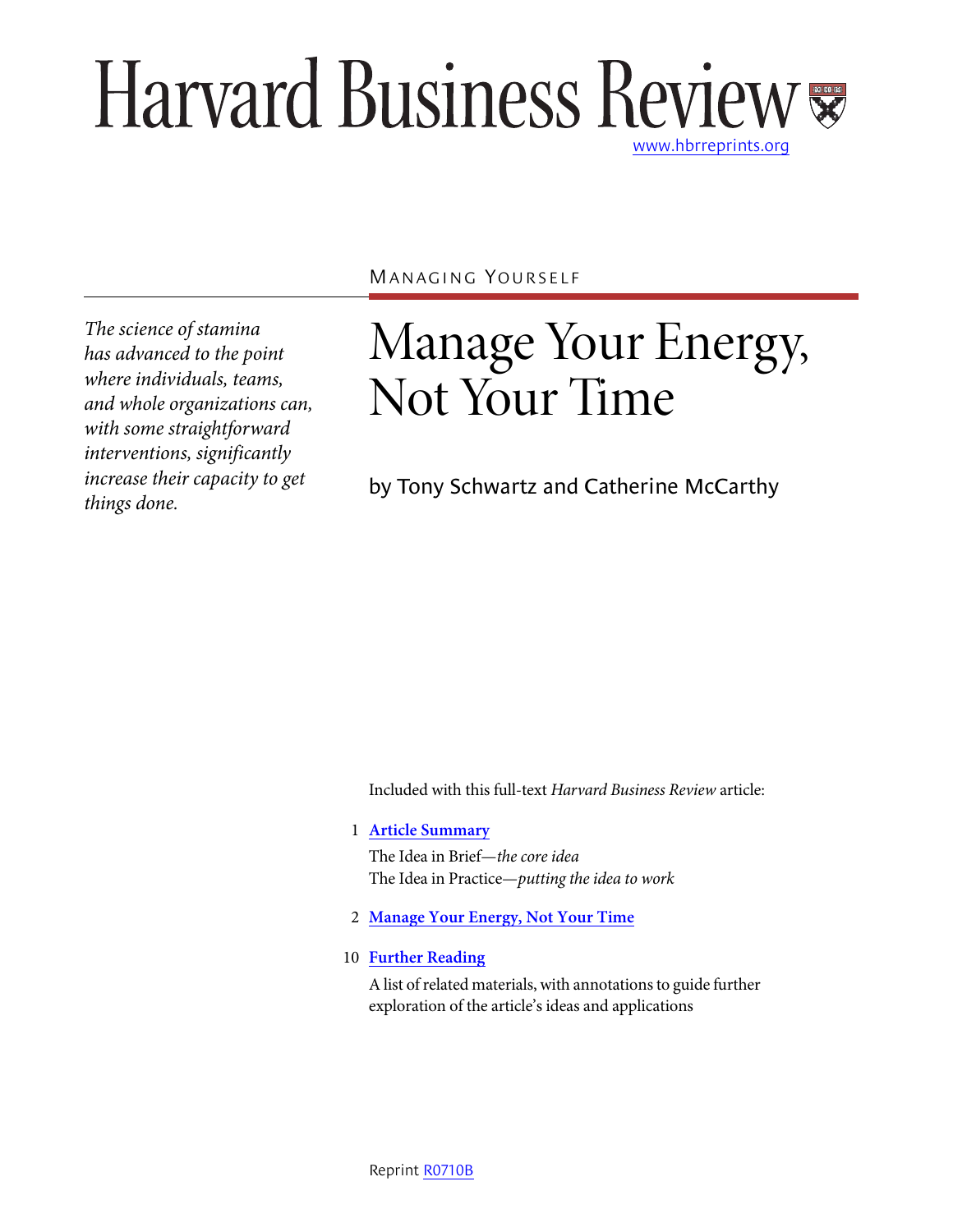## Manage Your Energy, Not Your Time

Organizations are demanding ever-higher performance from their workforces. People are trying to comply, but the usual method—putting in longer hours—has backfired. They're getting exhausted, disengaged, and sick. And they're defecting to healthier job environments.

Longer days at the office don't work because time is a limited resource. But personal energy is renewable, say Schwartz and McCarthy. By fostering deceptively simple rituals that help employees regularly replenish their energy, organizations build workers' physical, emotional, and mental resilience. These rituals include taking brief breaks at specific intervals, expressing appreciation to others, reducing interruptions, and spending more time on activities people do best and enjoy most.

Help your employees systematically rejuvenate their personal energy, and the benefits go straight to your bottom line. Take Wachovia Bank: Participants in an energy renewal program produced 13 percentage points greater year-over-year in revenues from loans than a control group did. And they exceeded the control group's gains in revenues from deposits by 20 percentage points.

## **The Idea in Brief The Idea in Practice**

Schwartz and McCarthy recommend these practices for renewing four dimensions of personal energy:

#### **PHYSICAL ENERGY**

- **•** Enhance your sleep by setting an earlier bedtime and reducing alcohol use.
- **•** Reduce stress by engaging in cardiovascular activity at least three times a week and strength training at least once.
- **•** Eat small meals and light snacks every three hours.
- **•** Learn to notice signs of imminent energy flagging, including restlessness, yawning, hunger, and difficulty concentrating.
- **•** Take brief but regular breaks, away from your desk, at 90- to 120-minute intervals throughout the day.

#### **EMOTIONAL ENERGY**

- **•** Defuse negative emotions—irritability, impatience, anxiety, insecurity—through deep abdominal breathing.
- **•** Fuel positive emotions in yourself and others by regularly expressing appreciation to others in detailed, specific terms through notes, e-mails, calls, or conversations.
- **•** Look at upsetting situations through new lenses. Adopt a "reverse lens" to ask, "What would the other person in this conflict say, and how might he be right?" Use a "long lens" to ask, "How will I likely view this situation in six months?" Employ a "wide lens" to ask, "How can I grow and learn from this situation?"

#### **MENTAL ENERGY**

- **•** Reduce interruptions by performing highconcentration tasks away from phones and e-mail.
- **•** Respond to voice mails and e-mails at designated times during the day.

**•** Every night, identify the most important challenge for the next day. Then make it your first priority when you arrive at work in the morning.

#### **SPIRITUAL ENERGY**

- **•** Identify your "sweet spot" activities—those that give you feelings of effectiveness, effortless absorption, and fulfillment. Find ways to do more of these. One executive who hated doing sales reports delegated them to someone who loved that activity.
- **•** Allocate time and energy to what you consider most important. For example, spend the last 20 minutes of your evening commute relaxing, so you can connect with your family once you're home.
- **•** Live your core values. For instance, if consideration is important to you but you're perpetually late for meetings, practice intentionally showing up five minutes early for meetings.

#### **HOW COMPANIES CAN HELP**

To support energy renewal rituals in your firm:

- **•** Build "renewal rooms" where people can go to relax and refuel.
- **•** Subsidize gym memberships.
- **•** Encourage managers to gather employees for midday workouts.
- **•** Suggest that people stop checking e-mails during meetings.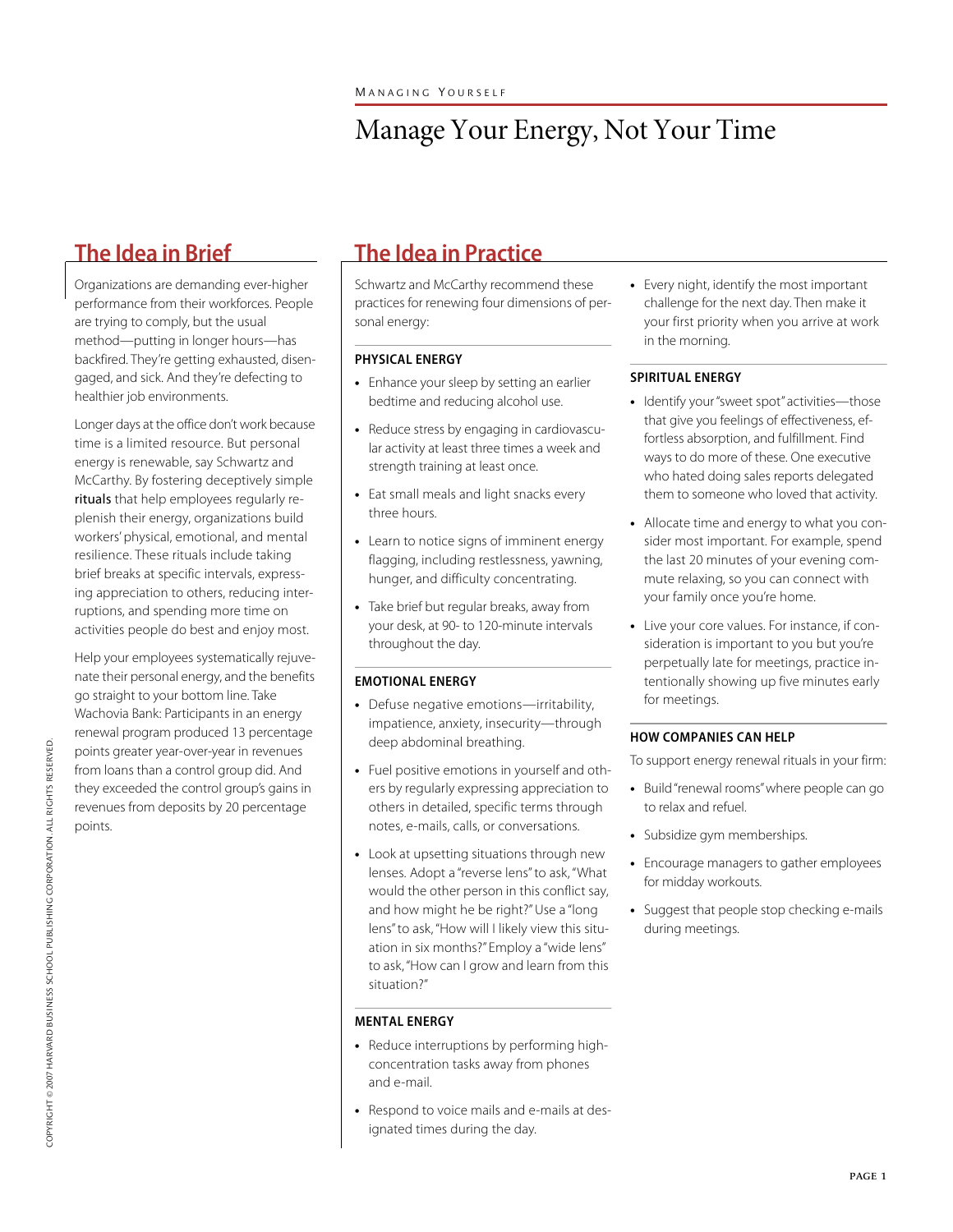*The science of stamina has advanced to the point where individuals, teams, and whole organizations can, with some straightforward interventions, significantly increase their capacity to get things done.*

MANAGING YOURSELF

## Manage Your Energy, Not Your Time

by Tony Schwartz and Catherine McCarthy

Steve Wanner is a highly respected 37-year-old partner at Ernst & Young, married with four young children. When we met him a year ago, he was working 12- to 14-hour days, felt perpetually exhausted, and found it difficult to fully engage with his family in the evenings, which left him feeling guilty and dissatisfied. He slept poorly, made no time to exercise, and seldom ate healthy meals, instead grabbing a bite to eat on the run or while working at his desk.

Wanner's experience is not uncommon. Most of us respond to rising demands in the workplace by putting in longer hours, which inevitably take a toll on us physically, mentally, and emotionally. That leads to declining levels of engagement, increasing levels of distraction, high turnover rates, and soaring medical costs among employees. We at the Energy Project have worked with thousands of leaders and managers in the course of doing consulting and coaching at large organizations during the past five years. With remarkable consistency, these executives tell us they're pushing themselves harder than ever

to keep up and increasingly feel they are at a breaking point.

The core problem with working longer hours is that time is a finite resource. Energy is a different story. Defined in physics as the capacity to work, energy comes from four main wellsprings in human beings: the body, emotions, mind, and spirit. In each, energy can be systematically expanded and regularly renewed by establishing specific rituals behaviors that are intentionally practiced and precisely scheduled, with the goal of making them unconscious and automatic as quickly as possible.

To effectively reenergize their workforces, organizations need to shift their emphasis from getting more out of people to investing more in them, so they are motivated—and able—to bring more of themselves to work every day. To recharge themselves, individuals need to recognize the costs of energy-depleting behaviors and then take responsibility for changing them, regardless of the circumstances they're facing.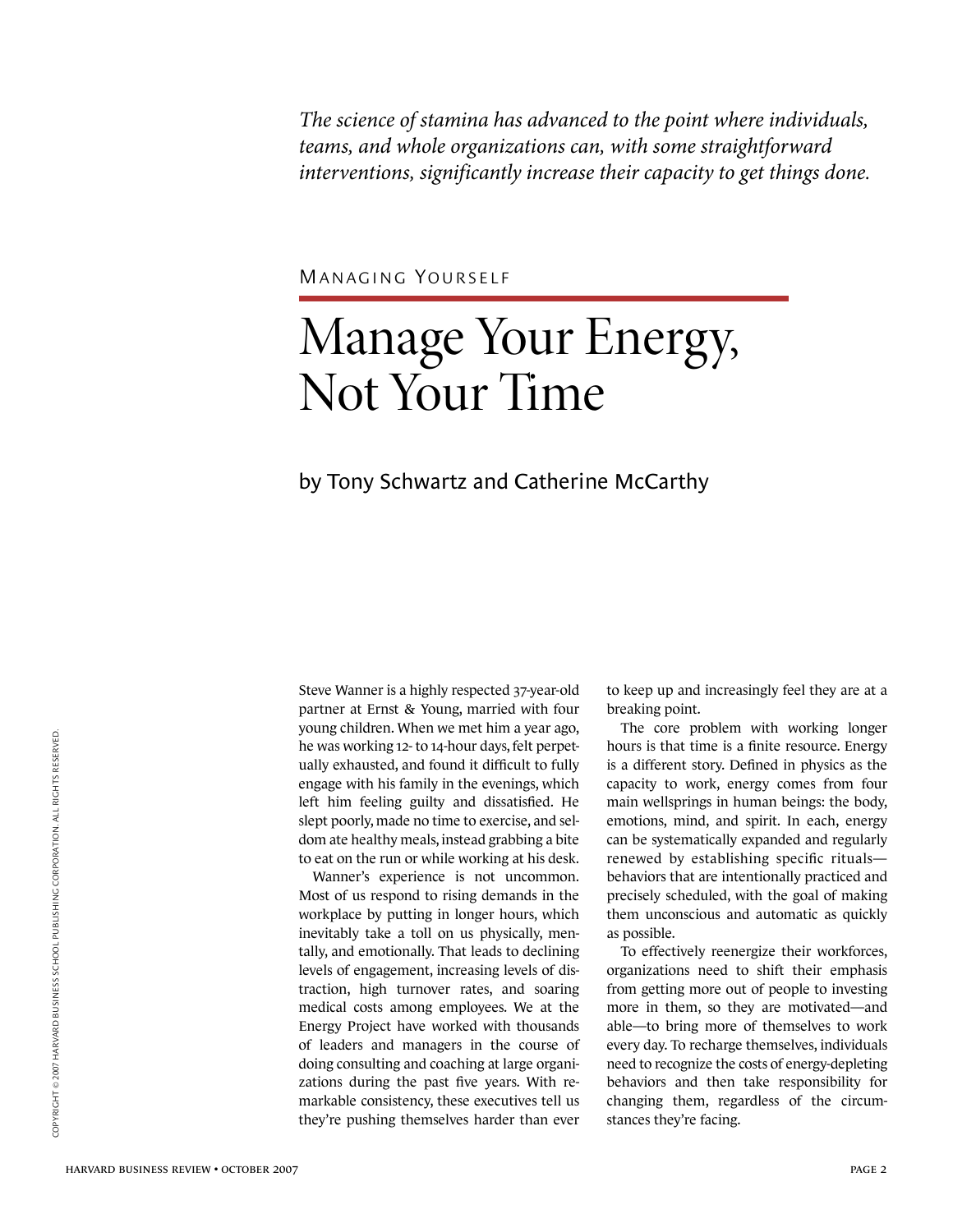The rituals and behaviors Wanner established to better manage his energy transformed his life. He set an earlier bedtime and gave up drinking, which had disrupted his sleep. As a consequence, when he woke up he felt more rested and more motivated to exercise, which he now does almost every morning. In less than two months he lost 15 pounds. After working out he now sits down with his family for breakfast. Wanner still puts in long hours on the job, but he renews himself regularly along the way. He leaves his desk for lunch and usually takes a morning and an afternoon walk outside. When he arrives at home in the evening, he's more relaxed and better able to connect with his wife and children.

Establishing simple rituals like these can lead to striking results across organizations. At Wachovia Bank, we took a group of employees through a pilot energy management program and then measured their performance against that of a control group. The participants outperformed the controls on a series of financial metrics, such as the value of loans they generated. They also reported substantial improvements in their customer relationships, their engagement with work, and their personal satisfaction. In this article, we'll describe the Wachovia study in a little more detail. Then we'll explain what executives and managers can do to increase and regularly renew work capacity—the approach used by the Energy Project, which builds on, deepens, and extends several core concepts developed by Tony's former partner Jim Loehr in his seminal work with athletes.

#### **Linking Capacity and Performance at Wachovia**

Most large organizations invest in developing employees' skills, knowledge, and competence. Very few help build and sustain their capacity—their energy—which is typically taken for granted. In fact, greater capacity makes it possible to get more done in less time at a higher level of engagement and with more sustainability. Our experience at Wachovia bore this out.

In early 2006 we took 106 employees at 12 regional banks in southern New Jersey through a curriculum of four modules, each of which focused on specific strategies for strengthening one of the four main dimensions of energy. We delivered it at one-month intervals to groups of approximately 20 to 25, ranging from senior leaders to lower-level managers. We also assigned each attendee a fellow employee as a source of support between sessions. Using Wachovia's own key performance metrics, we evaluated how the participant group performed compared with a group of employees at similar levels at a nearby set of Wachovia banks who did not go through the training. To create a credible basis for comparison, we looked at year-overyear percentage changes in performance across several metrics.

On a measure called the "Big 3"—revenues from three kinds of loans—the participants showed a year-over-year increase that was 13 percentage points greater than the control group's in the first three months of our study. On revenues from deposits, the participants exceeded the control group's year-over-year gain by 20 percentage points during that same period. The precise gains varied month by month, but with only a handful of exceptions, the participants continued to significantly outperform the control group for a full year after completing the program. Although other variables undoubtedly influenced these outcomes, the participants' superior performance was notable in its consistency. (See the exhibit "How Energy Renewal Programs Boosted Productivity at Wachovia.")

We also asked participants how the program influenced them personally. Sixty-eight percent reported that it had a positive impact on their relationships with clients and customers. Seventy-one percent said that it had a noticeable or substantial positive impact on their productivity and performance. These findings corroborated a raft of anecdotal evidence we've gathered about the effectiveness of this approach among leaders at other large companies such as Ernst & Young, Sony, Deutsche Bank, Nokia, ING Direct, Ford, and MasterCard.

#### **The Body: Physical Energy**

Our program begins by focusing on physical energy. It is scarcely news that inadequate nutrition, exercise, sleep, and rest diminish people's basic energy levels, as well as their ability to manage their emotions and focus their attention. Nonetheless, many executives don't find ways to practice consistently

**Tony Schwartz** [\(tony@theenergyproject](mailto:tony@theenergyproject.com) [.com](mailto:tony@theenergyproject.com)) is the president and founder of

the Energy Project in New York City, and a coauthor of The Power of Full Engagement: Managing Energy, Not Time, Is the Key to High Performance and Personal Renewal (Free Press, 2003).

**Catherine McCarthy** [\(catherine@](mailto:catherine@theenergyproject.com)

[theenergyproject.com\)](mailto:catherine@theenergyproject.com) is a senior vice president at the Energy Project.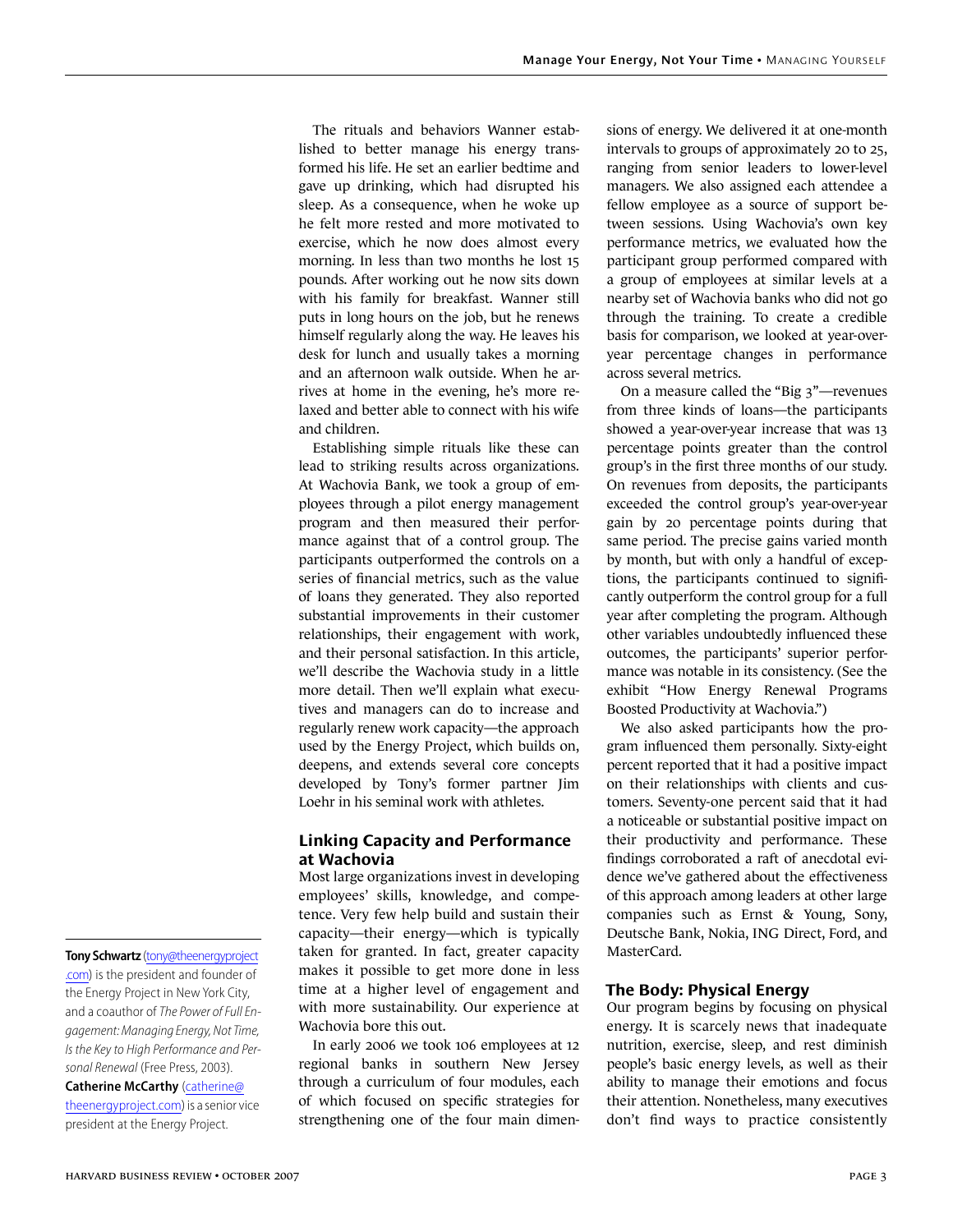healthy behaviors, given all the other demands in their lives.

Before participants in our program begin to explore ways to increase their physical energy, they take an energy audit, which includes four questions in each energy dimension body, emotions, mind, and spirit. (See the exhibit "Are You Headed for an Energy Crisis?") On average, participants get eight to ten of those 16 questions "wrong," meaning they're doing things such as skipping breakfast, failing to express appreciation to others, struggling to focus on one thing at a time, or spending too little time on activities that give them a sense of purpose. While most participants aren't surprised to learn these behaviors are counterproductive, having them all listed in one place is often uncomfortable, sobering, and galvanizing. The audit highlights employees' greatest energy deficits. Participants also fill out charts designed to raise their awareness about how their exercise, diet, and sleep practices influence their energy levels.

The next step is to identify rituals for building and renewing physical energy. When Gary Faro, a vice president at Wachovia, began the program, he was significantly overweight, ate

## **How Energy Renewal Programs Boosted Productivity at Wachovia**

At Wachovia Bank, employees participating in an energy renewal program outperformed a control group of employees, demonstrating significantly greater improvements in year-over-year performance during the first quarter of 2006.



0 10 20 30 40 50

poorly, lacked a regular exercise routine, worked long hours, and typically slept no more than five or six hours a night. That is not an unusual profile among the leaders and managers we see. Over the course of the program, Faro began regular cardiovascular and strength training. He started going to bed at a designated time and sleeping longer. He changed his eating habits from two big meals a day ("Where I usually gorged myself," he says) to smaller meals and light snacks every three hours. The aim was to help him stabilize his glucose levels over the course of the day, avoiding peaks and valleys. He lost 50 pounds in the process, and his energy levels soared. "I used to schedule tough projects for the morning, when I knew that I would be more focused," Faro says. "I don't have to do that anymore because I find that I'm just as focused now at 5 PM as I am at 8 AM."

Another key ritual Faro adopted was to take brief but regular breaks at specific intervals throughout the workday—always leaving his desk. The value of such breaks is grounded in our physiology. "Ultradian rhythms" refer to 90- to 120-minute cycles during which our bodies slowly move from a high-energy state into a physiological trough. Toward the end of each cycle, the body begins to crave a period of recovery. The signals include physical restlessness, yawning, hunger, and difficulty concentrating, but many of us ignore them and keep working. The consequence is that our energy reservoir—our remaining capacity—burns down as the day wears on.

Intermittent breaks for renewal, we have found, result in higher and more sustainable performance. The length of renewal is less important than the quality. It is possible to get a great deal of recovery in a short time—as little as several minutes—if it involves a ritual that allows you to disengage from work and truly change channels. That could range from getting up to talk to a colleague about something other than work, to listening to music on an iPod, to walking up and down stairs in an office building. While breaks are countercultural in most organizations and counterintuitive for many high achievers, their value is multifaceted.

Matthew Lang is a managing director for Sony in South Africa. He adopted some of the same rituals that Faro did, including a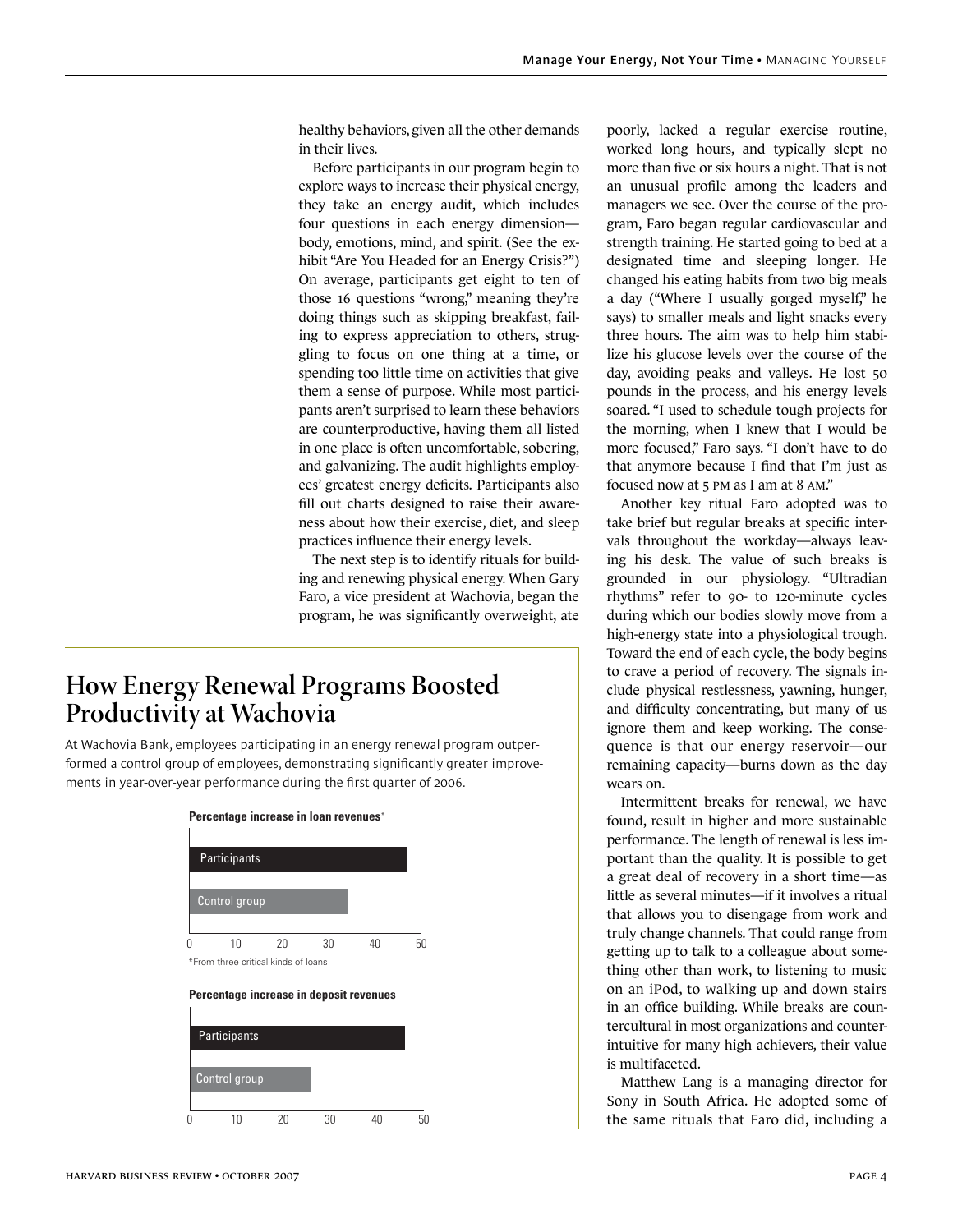20-minute walk in the afternoons. Lang's walk not only gives him a mental and emotional breather and some exercise but also has become the time when he gets his best creative ideas. That's because when he walks he is not actively thinking, which allows the dominant left hemisphere of his brain to give way to the right hemisphere with its greater capacity to see the big picture and make imaginative leaps.

#### **The Emotions: Quality of Energy**

When people are able to take more control of their emotions, they can improve the quality of their energy, regardless of the external pressures they're facing. To do this, they first must become more aware of how they feel at various points during the workday and of the impact these emotions have on their effectiveness. Most people realize that they tend to perform best when they're feeling positive energy. What they find surprising is that they're not able to perform well or to lead effectively when they're feeling any other way.

Unfortunately, without intermittent recovery, we're not physiologically capable of sustaining highly positive emotions for long periods. Confronted with relentless demands and unexpected challenges, people tend to slip into negative emotions—the fight-orflight mode—often multiple times in a day. They become irritable and impatient, or anxious and insecure. Such states of mind drain people's energy and cause friction in their relationships. Fight-or-flight emotions also make it impossible to think clearly, logically, and reflectively. When executives learn to recognize what kinds of events trigger their negative emotions, they gain greater capacity to take control of their reactions.

One simple but powerful ritual for defusing negative emotions is what we call "buying time." Deep abdominal breathing is one way to do that. Exhaling slowly for five or six seconds induces relaxation and recovery, and turns off the fight-or-flight response. When we began working with Fujio Nishida, president of Sony Europe, he had a habit of lighting up

## **Are You Headed for an Energy Crisis?**

Please check the statements below that are true for you.

#### **Body**

\_\_ I don't regularly get at least seven to eight hours of sleep, and I often wake up feeling tired.

\_\_ I frequently skip breakfast, or I settle for something that isn't nutritious.

\_\_ I don't work out enough (meaning cardiovascular training at least three times a week and strength training at least once a week).

\_\_ I don't take regular breaks during the day to truly renew and recharge, or I often eat lunch at my desk, if I eat it at all.

#### **Emotions**

\_\_ I frequently find myself feeling irritable, impatient, or anxious at work, especially when work is demanding.

\_\_ I don't have enough time with my family and loved ones, and when I'm with them, I'm not always really with them.

\_\_ I have too little time for the activities that I most deeply enjoy.

\_\_ I don't stop frequently enough to express

my appreciation to others or to savor my accomplishments and blessings.

#### **Mind**

\_\_ I have difficulty focusing on one thing at a time, and I am easily distracted during the day, especially by e-mail.

\_\_ I spend much of my day reacting to immediate crises and demands rather than focusing on activities with longer-term value and high leverage.

\_\_ I don't take enough time for reflection, strategizing, and creative thinking.

\_\_ I work in the evenings or on weekends, and I almost never take an e-mail–free vacation.

#### **Spirit**

\_\_ I don't spend enough time at work doing what I do best and enjoy most.

\_\_ There are significant gaps between what I say is most important to me in my life and how I actually allocate my time and energy. \_\_ My decisions at work are more often influenced by external demands than by a

strong, clear sense of my own purpose. \_\_ I don't invest enough time and energy in

making a positive difference to others or to the world.

#### • • •

#### **How is your overall energy?**

Total number of statements checked: \_\_ **Guide to scores**

0–3: Excellent energy management skills 4–6: Reasonable energy management skills 7–10: Significant energy management deficits

11–16: A full-fledged energy management crisis

#### **What do you need to work on?**

Number of checks in each category:

- Body \_\_ Mind \_\_
- 
- Emotions \_\_

### Spirit \_\_

#### **Guide to category scores**

0: Excellent energy management skills

- 1: Strong energy management skills
- 2: Significant deficits
- 3: Poor energy management skills
- 4: A full-fledged energy crisis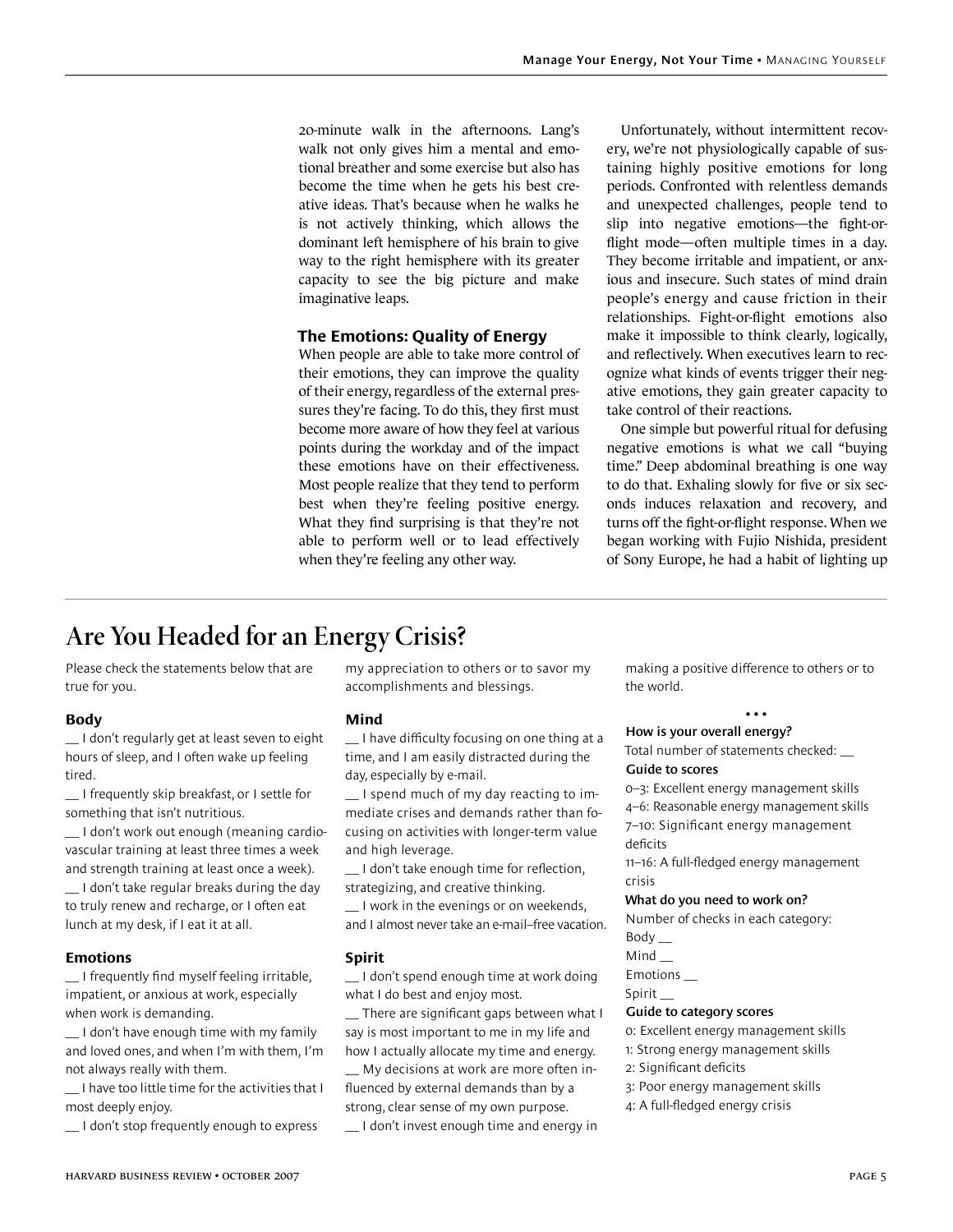a cigarette each time something especially stressful occurred—at least two or three times a day. Otherwise, he didn't smoke. We taught him the breathing exercise as an alternative, and it worked immediately: Nishida found he no longer had the desire for a cigarette. It wasn't the smoking that had given him relief from the stress, we concluded, but the relaxation prompted by the deep inhalation and exhalation.

A powerful ritual that fuels positive emotions is expressing appreciation to others, a practice that seems to be as beneficial to the giver as to the receiver. It can take the form of a handwritten note, an e-mail, a call, or a conversation—and the more detailed and specific, the higher the impact. As with all rituals, setting aside a particular time to do it vastly increases the chances of success. Ben Jenkins, vice chairman and president of the General Bank at Wachovia in Charlotte, North Carolina, built his appreciation ritual into time set aside for mentoring. He began scheduling lunches or dinners regularly with people who worked for him. Previously, the only sit-downs he'd had with his direct reports were to hear monthly reports on their numbers or to give them yearly performance reviews. Now, over meals, he makes it a priority to recognize their accomplishments and also to talk with them about their lives and their aspirations rather than their immediate work responsibilities.

Finally, people can cultivate positive emotions by learning to change thestories they tell themselves about the events in their lives. Often, people in conflict cast themselves in the role of victim, blaming others or external circumstances for their problems. Becoming aware of the difference between the facts in a given situation and the way we interpret those facts can be powerful in itself. It's been a revelation for many of the people we work with to discover they have a choice about how to view a given event and to recognize how powerfully the story they tell influences the emotions they feel. We teach them to tell the most hopeful and personally empowering story possible in any given situation, without denying or minimizing the facts.

The most effective way people can change a story is to view it through any of three new lenses, which are all alternatives to seeing the world from the victim perspective. With the *reverse lens*, for example, people ask themselves, "What would the other person in this conflict say and in what ways might that be true?" With the *long lens* they ask, "How will I most likely view this situation in six months?" With the *wide lens* they ask themselves, "Regardless of the outcome of this issue, how can I grow and learn from it?" Each of these lenses can help people intentionally cultivate more positive emotions.

Nicolas Babin, director of corporate communications for Sony Europe, was the point person for calls from reporters when Sony went through several recalls of its batteries in 2006. Over time he found his work increasingly exhausting and dispiriting. After practicing the lens exercises, he began finding ways to tell himself a more positive and empowering story about his role. "I realized," he explains, "that this was an opportunity for me to build stronger relationships with journalists by being accessible to them and to increase Sony's credibility by being straightforward and honest."

#### **The Mind: Focus of Energy**

Many executives view multitasking as a necessity in the face of all the demands they juggle, but it actually undermines productivity. Distractions are costly: A temporary shift in attention from one task to another—stopping to answer an e-mail or take a phone call, for instance—increases the amount of time necessary to finish the primary task by as much as 25%, a phenomenon known as "switching time." It's far more efficient to fully focus for 90 to 120 minutes, take a true break, and then fully focus on the next activity. We refer to these work periods as "ultradian sprints."

Once people see how much they struggle to concentrate, they can create rituals to reduce the relentless interruptions that technology has introduced in their lives. We start out with an exercise that forces them to face the impact of daily distractions. They attempt to complete a complex task and are regularly interrupted—an experience that, people report, ends up feeling much like everyday life.

Dan Cluna, a vice president at Wachovia, designed two rituals to better focus his attention. The first one is to leave his desk and go into a conference room, away from phones and e-mail, whenever he has a task that requires concentration. He now finishes reports

*People can cultivate positive energy by learning to change the stories they tell themselves about the events in their lives. We teach them to tell the most hopeful stories possible.*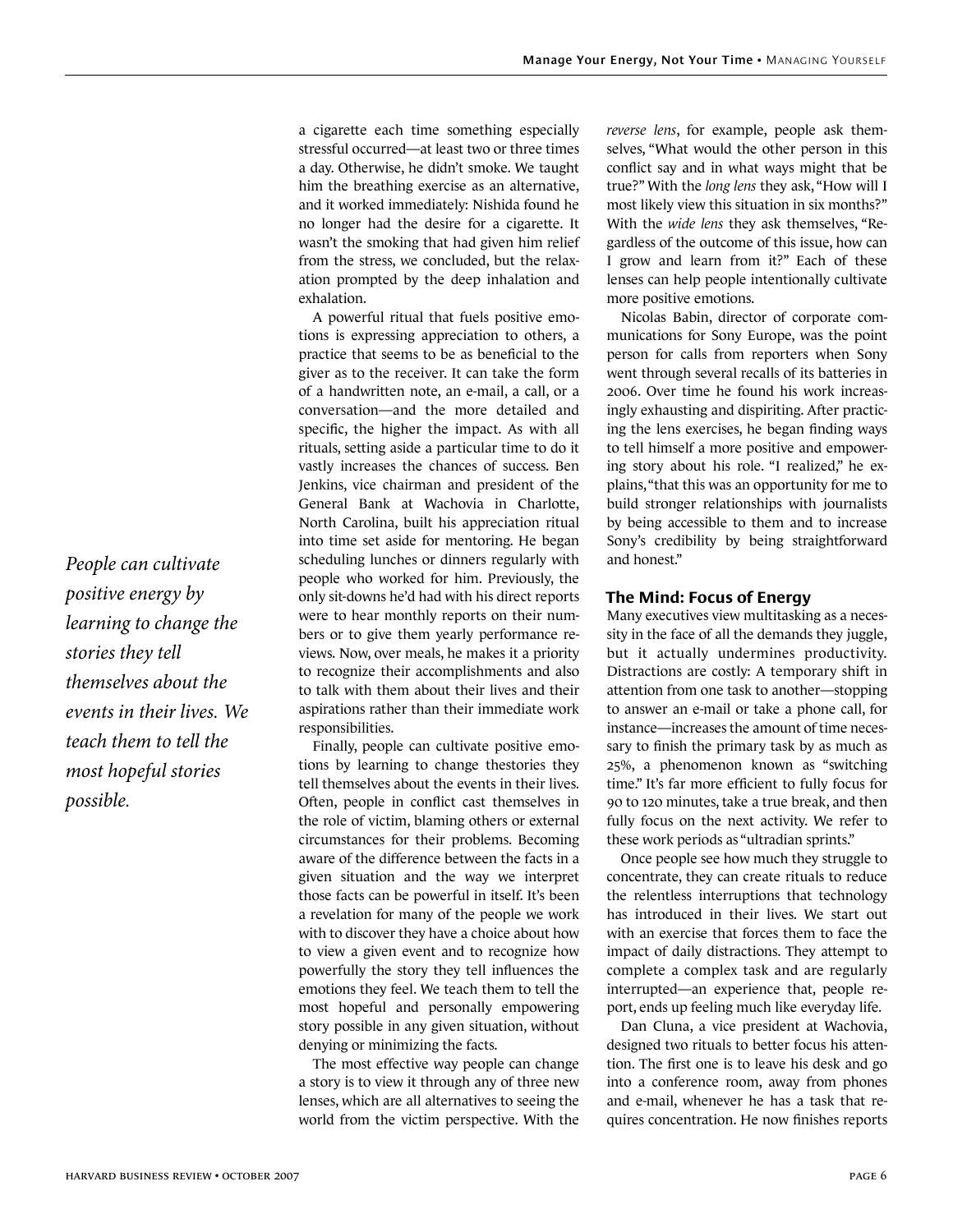in a third of the time they used to require. Cluna built his second ritual around meetings at branches with the financial specialists who report to him. Previously, he would answer his phone whenever it rang during these meetings. As a consequence, the meetings he scheduled for an hour often stretched to two, and he rarely gave anyone his full attention. Now Cluna lets his phone go to voice mail, so that he can focus completely on the person in front of him. He now answers the accumulated voice-mail messages when he has downtime between meetings.

E&Y's hard-charging Wanner used to answer e-mail constantly throughout the day whenever he heard a "ping." Then he created a ritual of checking his e-mail just twice a day—at 10:15 AM and 2:30 PM. Whereas previously he couldn't keep up with all his messages, he discovered he could clear his in-box each time he opened it—the reward of fully focusing his attention on e-mail for 45 minutes at a time. Wanner has also reset the expectations of all the people he regularly communicates with by e-mail. "I've told them if it's an emergency and they need an instant response, they can call me and I'll always pick up," he says. Nine months later he has yet to receive such a call.

Michael Henke, a senior manager at E&Y, sat his team down at the start of the busy season last winter and told them that at certain points during the day he was going to turn off his Sametime (an in-house instant-message system). The result, he said, was that he would be less available to them for questions. Like Wanner, he told his team to call him if any emergency arose, but they rarely did. He also encouraged the group to take regular breaks throughout the day and to eat more regularly. They finished the busy season under budget and more profitable than other teams that hadn't followed the energy renewal program. "We got the same amount of work done in less time," says Henke. "It made for a win-win."

Another way to mobilize mental energy is to focus systematically on activities that have the most long-term leverage. Unless people intentionally schedule time for more challenging work, they tend not to get to it at all or rush through it at the last minute. Perhaps the most effective focus ritual the executives we work with have adopted is to identify each

night the most important challenge for the next day and make it their very first priority when they arrive in the morning. Jean Luc Duquesne, a vice president for Sony Europe in Paris, used to answer his e-mail as soon as he got to the office, just as many people do. He now tries to concentrate the first hour of every day on the most important topic. He finds that he often emerges at 10 AM feeling as if he's already had a productive day.

#### **The Human Spirit: Energy of Meaning and Purpose**

People tap into the energy of the human spirit when their everyday work and activities are consistent with what they value most and with what gives them a sense of meaning and purpose. If the work they're doing really matters to them, they typically feel more positive energy, focus better, and demonstrate greater perseverance. Regrettably, the high demands and fast pace of corporate life don't leave much time to pay attention to these issues, and many people don't even recognize meaning and purpose as potential sources of energy. Indeed, if we tried to begin our program by focusing on the human spirit, it would likely have minimal impact. Only when participants have experienced the value of the rituals they establish in the other dimensions do they start to see that being attentive to their own deeper needs dramatically influences their effectiveness and satisfaction at work.

For E&Y partner Jonathan Anspacher, simply having the opportunity to ask himself a series of questions about what really mattered to him was both illuminating and energizing. "I think it's important to be a little introspective and say, 'What do you want to be remembered for?'" he told us. "You don't want to be remembered as the crazy partner who worked these long hours and had his people be miserable. When my kids call me and ask, 'Can you come to my band concert?' I want to say, 'Yes, I'll be there and I'll be in the front row.' I don't want to be the father that comes in and sits in the back and is on his Blackberry and has to step out to take a phone call."

To access the energy of the human spirit, people need to clarify priorities and establish accompanying rituals in three categories: doing what they do best and enjoy most at work; consciously allocating time and energy to the areas of their lives—work, family,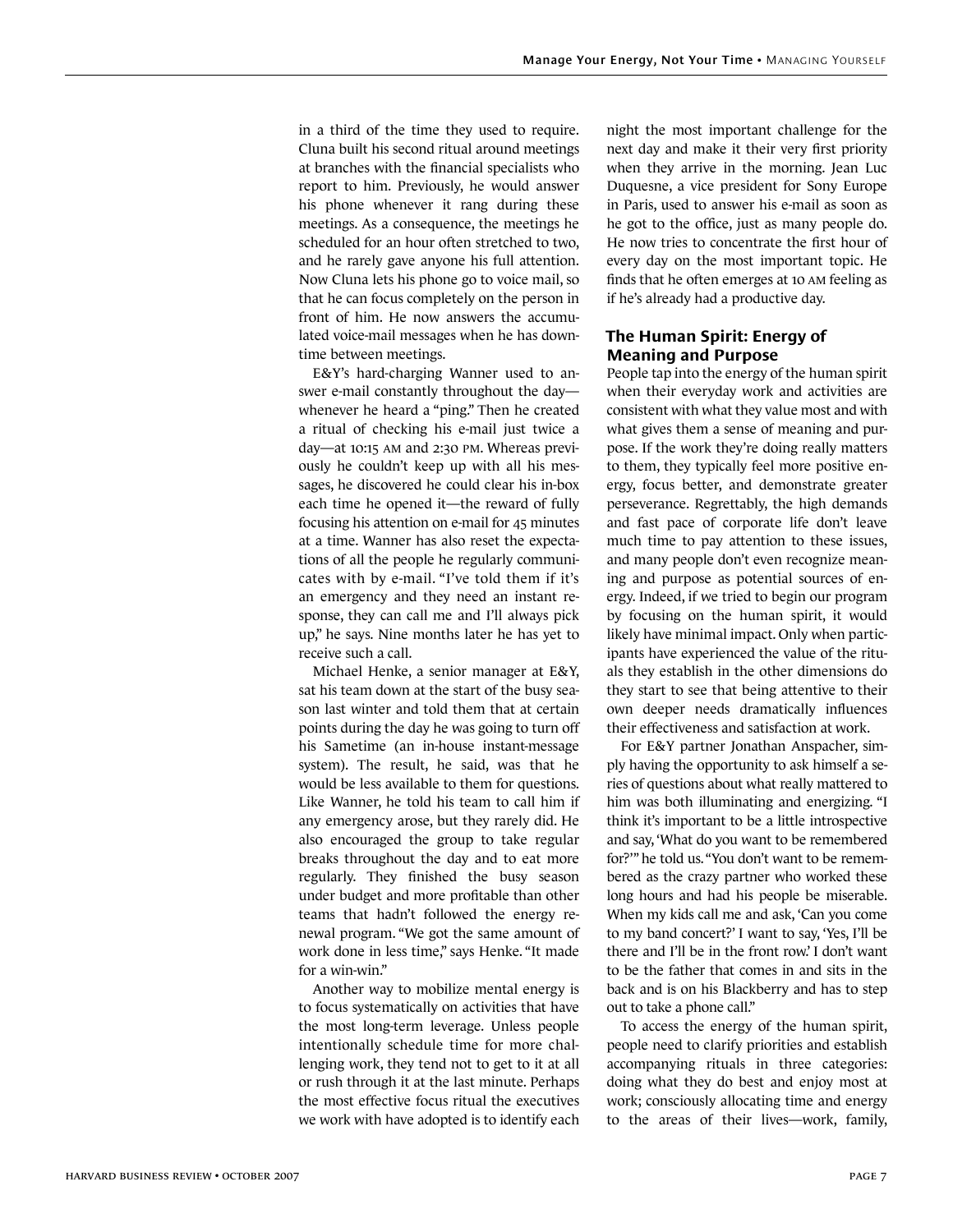health, service to others—they deem most important; and living their core values in their daily behaviors.

When you're attempting to discover what you do best and what you enjoy most, it's important to realize that these two things aren't necessarily mutually inclusive. You may get lots of positive feedback about something you're very good at but not truly enjoy it. Conversely, you can love doing something but have no gift for it, so that achieving success requires much more energy than it makes sense to invest.

To help program participants discover their areas of strength, we ask them to recall at least two work experiences in the past several months during which they found themselves in their "sweet spot"—feeling effective, effortlessly absorbed, inspired, and fulfilled. Then we have them deconstruct those experiences to understand precisely what energized them so positively and what specific talents they were drawing on. If leading strategy feels like a sweet spot, for example, is it being in charge that's most invigorating or participating in a creative endeavor? Or is it using a skill that comes to you easily and so feels good to exercise? Finally, we have people establish a ritual that will encourage them to do more of exactly that kind of activity at work.

A senior leader we worked with realized that one of the activities he least liked was reading and summarizing detailed sales reports, whereas one of his favorites was brainstorming new strategies. The leader found a direct report who loved immersing himself in numbers and delegated the sales report task to him—happily settling for brief oral summaries from him each day. The leader also began scheduling a free-form 90-minute strategy session every other week with the most creative people in his group.

In the second category, devoting time and energy to what's important to you, there is often a similar divide between what people say is important and what they actually do. Rituals can help close this gap. When Jean Luc Duquesne, the Sony Europe vice president, thought hard about his personal priorities, he realized that spending time with his family was what mattered most to him, but it often got squeezed out of his day. So he instituted a ritual in which he switches off for at least three hours every evening when he gets home, so he

can focus on his family. "I'm still not an expert on PlayStation," he told us, "but according to my youngest son, I'm learning and I'm a good student." Steve Wanner, who used to talk on the cell phone all the way to his front door on his commute home, has chosen a specific spot 20 minutes from his house where he ends whatever call he's on and puts away the phone. He spends the rest of his commute relaxing so that when he does arrive home, he's less preoccupied with work and more available to his wife and children.

The third category, practicing your core values in your everyday behavior, is a challenge for many as well. Most people are living at such a furious pace that they rarely stop to ask themselves what they stand for and who they want to be. As a consequence, they let external demands dictate their actions.

We don't suggest that people explicitly define their values, because the results are usually too predictable. Instead, we seek to uncover them, in part by asking questions that are inadvertently revealing, such as, "What are the qualities that you find most off-putting when you see them in others?" By describing what they can't stand, people unintentionally divulge what they stand for. If you are very offended by stinginess, for example, generosity is probably one of your key values. If you are especially put off by rudeness in others, it's likely that consideration is a high value for you. As in the other categories, establishing rituals can help bridge the gap between the values you aspire to and how you currently behave. If you discover that consideration is a key value, but you are perpetually late for meetings, the ritual might be to end the meetings you run five minutes earlier than usual and intentionally show up five minutes early for the meeting that follows.

Addressing these three categories helps people go a long way toward achieving a greater sense of alignment, satisfaction, and well-being in their lives on and off the job. Those feelings are a source of positive energy in their own right and reinforce people's desire to persist at rituals in other energy dimensions as well.

• • • This new way of working takes hold only to the degree that organizations support their people in adopting new behaviors. We have learned, sometimes painfully, that not all ex-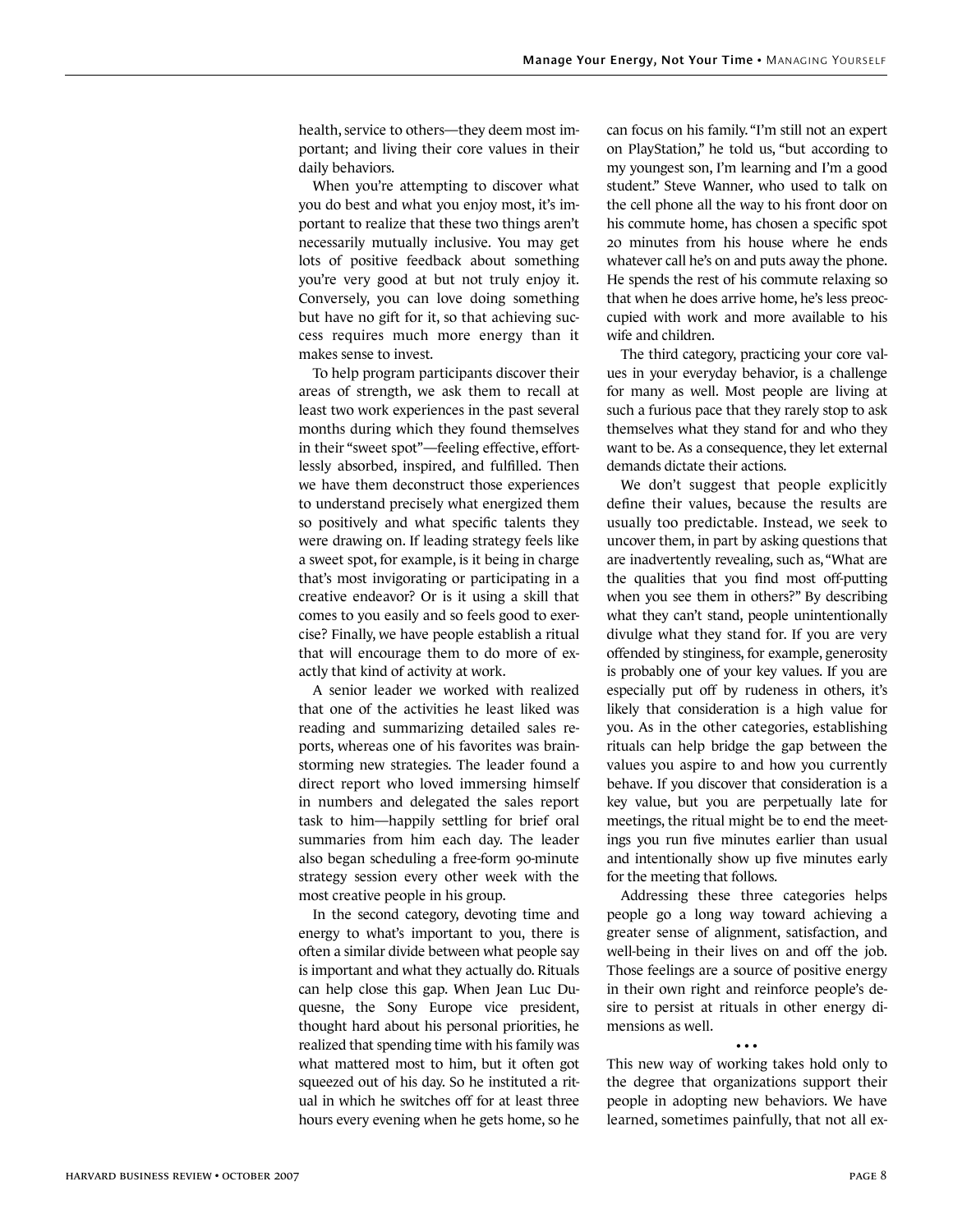ecutives and companies are prepared to embrace the notion that personal renewal for employees will lead to better and more sustainable performance. To succeed, renewal efforts need solid support and commitment from senior management, beginning with the key decision maker.

At Wachovia, Susanne Svizeny, the president of the region in which we conducted our study, was the primary cheerleader for the program. She embraced the principles in her own life and made a series of personal changes, including a visible commitment to building more regular renewal rituals into her work life. Next, she took it upon herself to foster the excitement and commitment of her leadership team. Finally, she regularly reached out by e-mail to all participants in the project to encourage them in their rituals and seek their feedback. It was clear to everyone that she took the work seriously. Her enthusiasm was infectious, and the results spoke for themselves.

At Sony Europe, several hundred leaders have embraced the principles of energy management. Over the next year, more than 2,000 of their direct reports will go through the energy renewal program. From Fujio Nishida on down, it has become increasingly culturally acceptable at Sony to take intermittent breaks, work out at midday, answer e-mail only at designated times, and even ask colleagues who seem irritable or impatient what stories they're telling themselves.

Organizational support also entails shifts in policies, practices, and cultural messages. A number of firms we worked with have built "renewal rooms" where people can regularly go to relax and refuel. Others offer subsidized gym memberships. In some cases, leaders themselves gather groups of employees for midday workouts. One company instituted a no-meeting zone between 8 and 9 AM to ensure that people had at least one hour absolutely free of meetings. At several companies, including Sony, senior leaders collectively agreed to stop checking e-mail during meetings as a way to make the meetings more focused and efficient.

One factor that can get in the way of success is a crisis mentality. The optimal candidates for energy renewal programs are organizations that are feeling enough pain to be eager for new solutions but not so much that they're completely overwhelmed. At one organization where we had the active support of the CEO, the company was under intense pressure to grow rapidly, and the senior team couldn't tear themselves away from their focus on immediate survival—even though taking time out for renewal might have allowed them to be more productive at a more sustainable level.

By contrast, the group at Ernst & Young successfully went through the process at the height of tax season. With the permission of their leaders, they practiced defusing negative emotions by breathing or telling themselves different stories, and alternated highly focused periods of work with renewal breaks. Most people in the group reported that this busy season was the least stressful they'd ever experienced.

The implicit contract between organizations and their employees today is that each will try to get as much from the other as they can, as quickly as possible, and then move on without looking back. We believe that is mutually self-defeating. Both individuals and the organizations they work for end up depleted rather than enriched. Employees feel increasingly beleaguered and burned out. Organizations are forced to settle for employees who are less than fully engaged and to constantly hire and train new people to replace those who choose to leave. We envision a new and explicit contract that benefits all parties: Organizations invest in their people across all dimensions of their lives to help them build and sustain their value. Individuals respond by bringing all their multidimensional energy wholeheartedly to work every day. Both grow in value as a result.

#### Reprint [R0710B](http://harvardbusinessonline.hbsp.harvard.edu/relay.jhtml?name=itemdetail&referral=4320&id=R0710B)

To order, see the next page or call 800-988-0886 or 617-783-7500 or go to [www.hbrreprints.org](http://www.hbrreprints.org)

*A number of firms have built "renewal rooms" where people can regularly go to relax and refuel.*